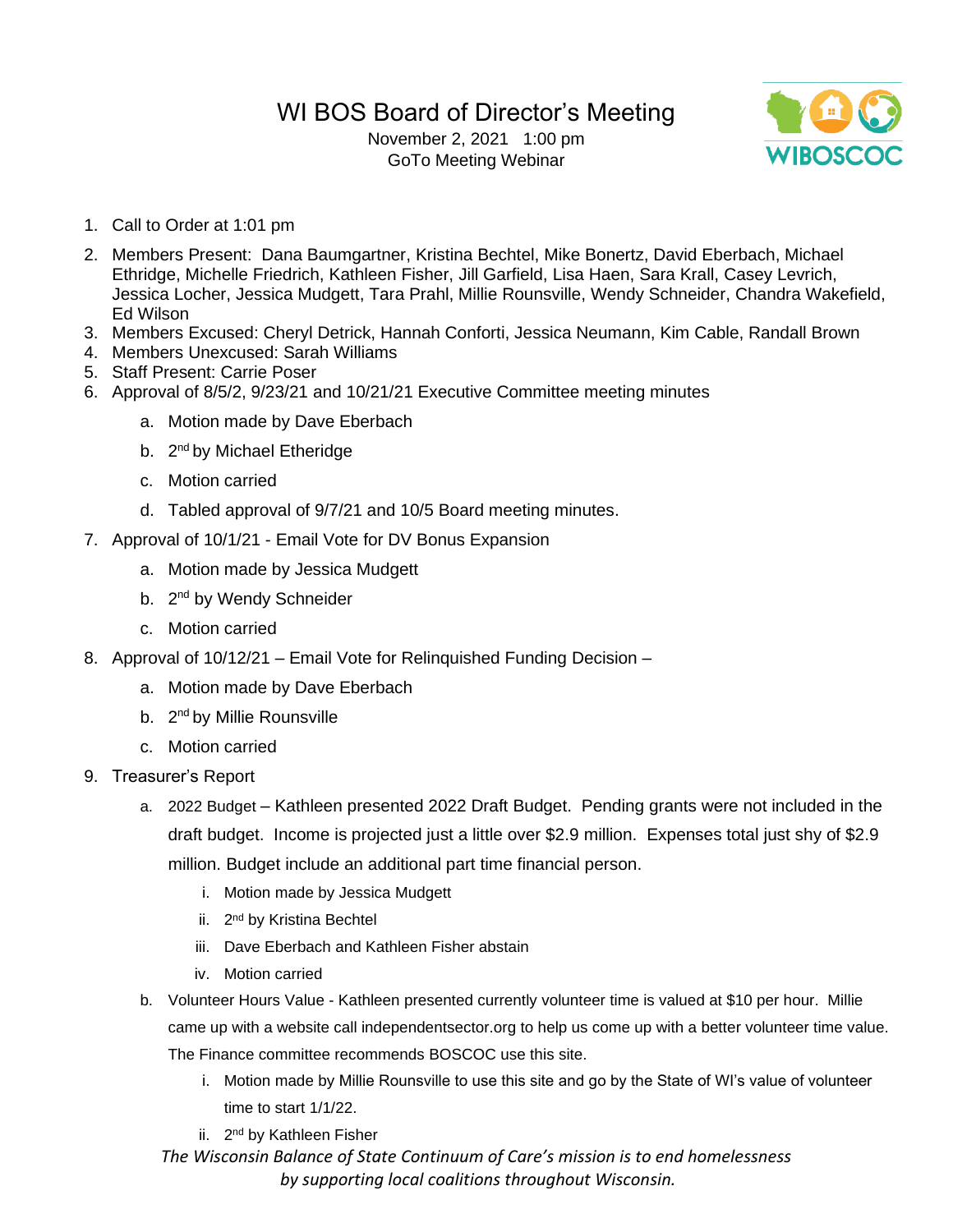iii. Motion carried

- 10. HMIS Transition Update David Eberbach reported that software transition is complete. Challenges are on the reporting side and BitFocus are aware of the concerns. Meeting with BitFocus tomorrow about reporting. User experience feedback is positive.
- 11. Lived Experience
	- a. Compensation Policy Task Force Update –Carrie reported that HUD was absent from a recent meeting the task force was waiting on for guidance on this topic.
- 12. Board Chair Report Lisa Haen reported below:
	- a. 2022 Quarterly Meeting Survey a little over 60% of respondents were in favor of in-person February 2022 meeting and increased with each quarterly meeting. Many asked about virtual meetings or hybrid options or host an in person annual meeting. Would be more difficult expense-wise to host a hybrid option. Executive Committee made a recommendation to host an in person meeting in November 2022 as it is our annual meeting. Will send another survey in Spring 2022. We are getting more attendees at meetings with the virtual option because it is affordable.
	- b. 2022 Board Meeting Day of the Month and Time our meeting date and time is not set in stone. Attendance this year has not been good. Please complete survey will be sent as an email.

## 13. Director Update – Carrie Poser

- a. Grants Progress Report
- b. YHDP Grant Update
- c. CoC Competition Update
- 14. November Meeting Carrie Poser
- 15. Public Policy Report No Report

## 16. Committee Reports (Time permitting)

- a. System Performance Network no report.
- b. Coordinated Entry EHH Prevention standards are out for comment until Nov. 19. Outreach standards will be out soon. Also looking into different assessment tools for CE.
- c. Discharge Planning Finalizing a discharge policy.
- d. Youth Advisory Board (YAB) lots of discussion on how to get youth engage and now starting to focus on YHDP grant.
- e. Emergency Shelter submitted new draft of standards to committee and will hopefully have standards to submit to membership for comment.
- f. Veteran Advisory Board 2 subcommittees were unable to meet. Need a chair for the By-Name list subcommittee.
- g. Gaps and Needs 202 responses so far; still have 2 months left to fill out survey. Need responses from all coalitions.
- h. Public Awareness Working on survey about PA needs. Attendance has not been good.
- i. Fiscal and Audit no report
- j. Nominating Committee Met last week and discussed open seats: Jefferson and NWISH. NWISH will remain open. 11/12 email will be sent out asking for nominations for officer positions with a 11/17 deadline.
- k. Diversity, Equity, and Inclusion Committee working on diversity statement and requested feedback and working on those changes. Will be sending a survey out to membership about needs pertaining to Diversity and Inclusion in the new year. Also researching future training opportunities.

## *The Wisconsin Balance of State Continuum of Care's mission is to end homelessness by supporting local coalitions throughout Wisconsin.*